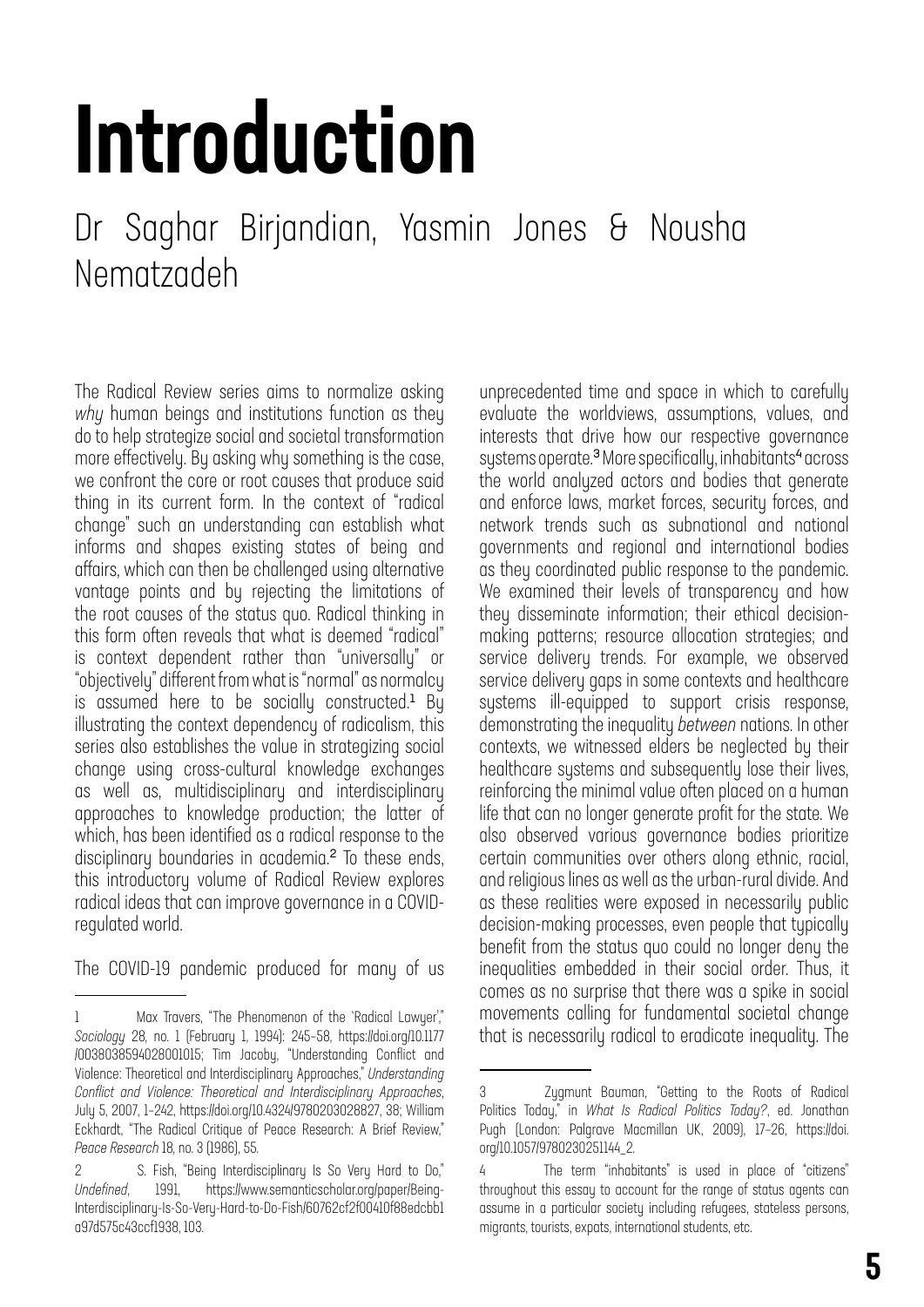### Introduction

reflective essays in this volume explore diverse radical ideas in this context, which in the current political climate is a high-stakes endeavour.

#### UNDERSTANDING AND RECLAIMING THE CONCEPT OF "RADICAL"

The word radical comes from the Latin word "rudix" meaning root.5 As a noun, "radical" often refers to the core of someone or something as being extremely different from the status quo. In the context of social and societal change, "radicals" are historically known for seeking to fundamentally transform their social, economic, and/or political systems, which is referred to here as "radical change".6 Two basic features contribute to producing social and societal transformation that is "radical". The first includes asking "radical questions" that unravel the core or root of something or someone. Radical questions move past what something is and how something functions to asking why it exists as it does (i.e., examining root causes). And in unearthing the answers to why, "radical solutions" can be proposed that replace or significantly transform the identified root causes of the status quo, which is the second feature. Together, asking radical questions and proposing radical solutions produce strategies for radical social and societal change.

In the context of governance, "radical politics" proposing principally different social orders are traditionally celebrated, particularly in the theoretical realm. For example, Feminism, Modernism, Neo-conservatism, and Marxism have led to many radical social transformations by changing constitutive norms.7 Today's most "legitimate" social order, namely, (Neo) liberalism was seen in the 1970s as a radical model meant to liberate corporate power. However, radical thinking and radical politics more specifically today remain quite weak for myriad reasons. One reason could be that there are too many radical factions, weakening the ability to collectively mobilize under a single movement for radical change.<sup>8</sup> However, radical "fragmentation" allows for diverse views to inform change and any one in particular serving as the "grand

vision" of radical change, marginalizes other views and in effect can fuel inequality. Another cause could be that many radical thinkers are on the margins of society and therefore are disconnected from and less able to penetrate other parts of the system. Radical politics could also be weak because radical thinkers do not work hard enough to reach other parts of society, undermining collective action for societal change.<sup>9</sup> Though these and many other reasons are indeed valid, another reason worth emphasizing here is the entrenchment of (Neo)liberalism as the only legitimate social order at the turn of the twenty-first century, $10$ which was amplified and reinforced by the Global War on Terror (GWOT).<sup>11</sup>

The attacks on the Twin Towers in New York City on September 11, 2001, affected every facet of the international order be it legal, political, social, or economic. This event continues to be depicted by the United States and other western liberal democracies as an attack on their way of life and something that should be combatted even if the use of force is required.<sup>12</sup> Whereas (Neo)liberalism was once celebrated for its "radical" nature, proponents of this ideology often problematize contemporary radical alternatives as existential threats. Consequently, "radical" is now coupled with "anti-liberal" and "anti-west", and most devastatingly, "violent extremism" in post 9/11 public, political and academic discourses.13 Exploring radical

<sup>5</sup> Jonathan Pugh, "What Is Radical Politics Today?," in *What Is Radical Politics Today?*, ed. Jonathan Pugh, 2009th edition (Basingstoke ; New York: Palgrave Macmillan, 2009), 2.

<sup>6</sup> Astrid Bötticher, "Towards Academic Consensus Definitions of Radicalism and Extremism," *Perspectives on Terrorism* 11, no. 4 (2017), 71.

<sup>7</sup> Pugh, "What Is Radical Politics Today?", 2.

<sup>8</sup> Ibid.

<sup>9</sup> Ibid.

<sup>10 &</sup>quot;The Radical Centre: A Politics without Adversary (1998)," in *Chantal Mouffe* (Routledge, 2013), 18.

<sup>11</sup> Gordon Lafer, "Neoliberalism by Other Means: The 'War on Terror' at Home and Abroad," *New Political Science* 26, no. 3 (September 1, 2004): 323–46, https://doi.org/10.1080/0739314042000251306.

<sup>12</sup> Guardian Staff, "Full Text: Tony Blair's Speech," the Guardian, January 7, 2003, http://www.theguardian.com/politics/2003/jan/07/ foreignpolicy.speeches; Rashmi Singh, "'Defensive Liberal Wars': The Global War on Terror and the Return of Illiberalism in American Foreign Policy," *Revista de Sociologia e Política* 23 (March 2015): 99–120, https:// doi.org/10.1590/1678-987315235306.

<sup>13 &</sup>quot;Obsession: Radical Islam's War against the West: A Response," *Islam Ahmadiyya* (blog), February 22, 2010, https://www. alislam.org/articles/obsession-radical-islams-war-west-response/; Kabir Sethi, "The Allure of the Radical: Understanding Jihadist Violence in the West," *Macalester International* 22, no. 1 (January 1, 2009), https:// digitalcommons.macalester.edu/macintl/vol22/iss1/14; Alastair Bonnett, "Western Dystopia: Radical Islamism and Anti-Westernism," in *The Idea of the West: Culture, Politics and History*, ed. Alastair Bonnett (London: Macmillan Education UK, 2004), 143–62, https://doi.org/10.1007/978-0- 230-21233-6\_8; Bonnett; "Putin and Naryshkin Resort to Radical Anti-Western Rhetoric," *Warsaw Institute* (blog), September 29, 2020, https:// warsawinstitute.org/putin-naryshkin-resort-radical-anti-westernrhetoric/.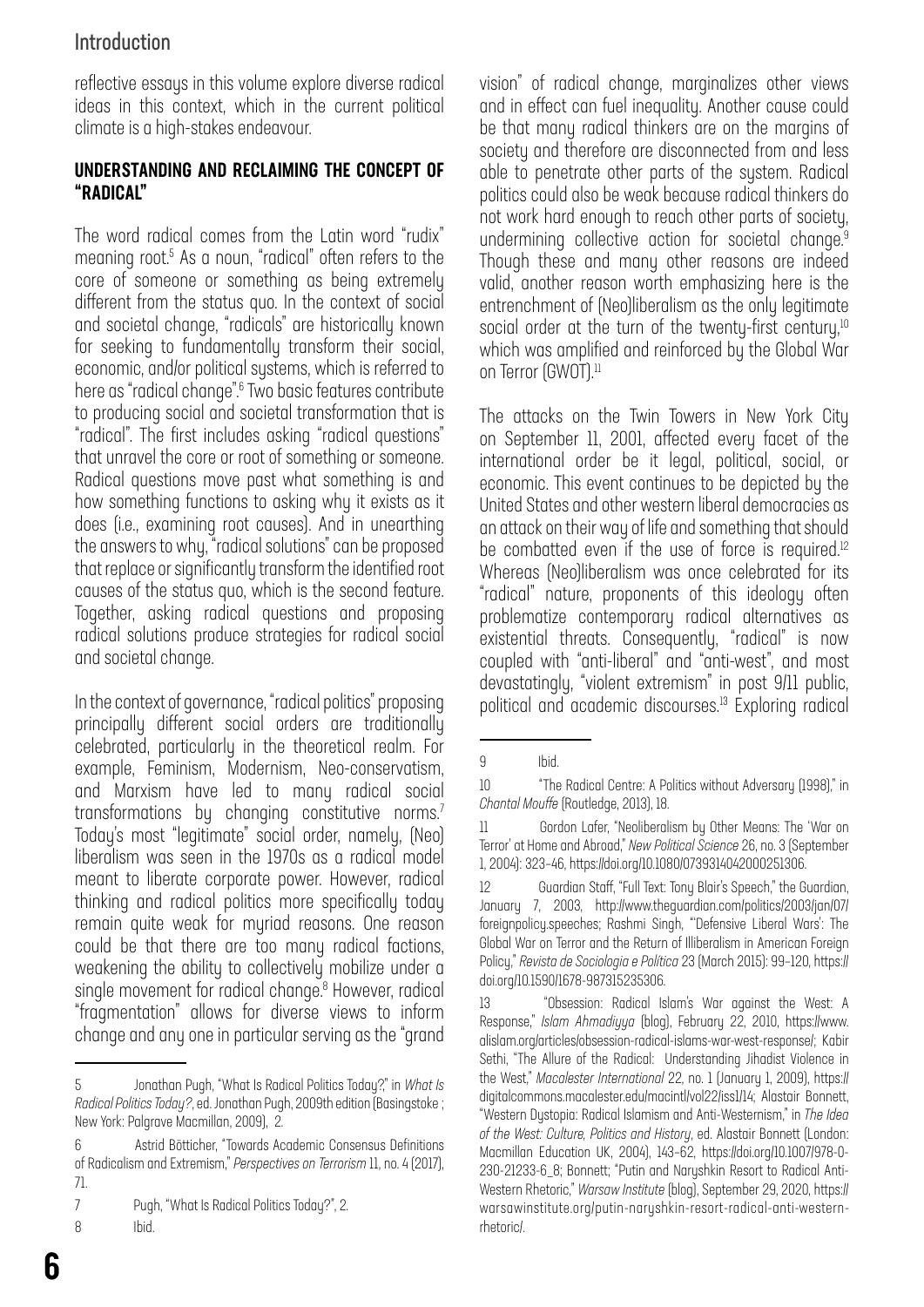alternatives to the western (Neo)liberal mainstream is identified as a precursor to becoming a violent extremist.<sup>14</sup> This is a process referred to in counterterrorism discourse as "radicalization", which is a notion often used by states to reference "a process through which an individual adopts an increasingly extremist set of beliefs and aspirations. This may include, but is not defined by, the willingness to condone, support, facilitate or use violence to further political, ideological, religious or other goals."15 Such a definition significantly raises the stakes for anyone, particularly academics and practitioners in global affairs, to propose radical alternatives to the (Neo)liberal hegemony. Additionally, this high-stakes environment is partially why many so-called "radical" ideas become subsumed in the (Neo)liberal mainstream model as they challenge threads of the status quo but fall short of calling for an overhaul of its foundations.<sup>16</sup> Consequently, some of the contributors to this volume of Radical Review have experienced adverse reactions to their radical ideas in personal, public, and professional spaces.

To further exacerbate disengagement with radical social and societal change, many of the industries that fund and disseminate research are dominated by staunch proponents of the current (Neo)liberal international system.<sup>17</sup> Thus, radical theorists are often dismissed, and their research and programs are underfunded or restricted to (Neo)liberal parameters as a condition of securing resources.<sup>18</sup> For this and many other reasons, practice in related fields and public awareness informed by research and theory are not

penetrated by radical ideas as effectively as those of the orthodoxy.

To counteract the counterproductive trends discussed thus far, this volume of Radical Review works to decouple "radical" from necessarily leading to "violence" and "violent extremism". To this end, contributors were asked to use "seemingly" radical solutions to the governance challenges they raised as opposed to contributors having free range to propose any fundamentally different solutions that occur to them.19 More specifically, the contributors were asked to propose a radical idea that would help to address essential problems in existing governance structures that produce inequalities spotlighted by the recent pandemic. They then show how their idea is indeed acceptable or normalized in other academic disciplines, areas of practice, cultural contexts, and/or historical periods, as well as in the context of the pandemic itself. In so doing, the authors demonstrate their ideas are not necessarily violent, harmful, or implausible, but instead can be helpful, achievable without harm, and worth exploring. This approach further demonstrates that what is understood as "radical" is contextually dependent and therefore interdisciplinarity, multidisciplinarity, and cross-cultural engagement can provide myriad models and ideas to help us strengthen governance in our respective societies and at a global level.

#### EMBRACING THE RADICAL TO IMPROVE GOVERNANCE IN A COVID-REGULATED WORLD

It is timely to explore radical alternatives to current governance systems as calls for radically different approaches to social organization continue in the current post-liberal era.<sup>20</sup> Although radical models and solutions could indeed challenge the realm of possibilities known to humanity, contributors instead show how their radical ideas were used in another context. Accordingly, commentators with varied cultural, academic, and professional backgrounds draw on their experiences in one of two ways to propose radical thinking and radical solutions to governance challenges foregrounded by the recent pandemic.

<sup>14 &</sup>quot;Tactical Reference Guide: Radicalization into Violent Extremism - A Guide for Militaru Leaders" (Asummetric Warfare Group, August 2011), https://www.wired.com/images\_blogs/ dangerroom/2012/10/Radicalization-FINAL090911.pdf; Loretta E. Lynch, Karol V. Mason, and Nancy Rodriguez, "Radicalization and Violent Extremism: Lessons Learned From Canada, the U.K. and the U.S." Conference report (National Institute of Justice, July 28, 2015), https:// www.ojp.gov/pdffiles1/nij/249947.pdf.

<sup>15</sup> Human Rights Council, "Annual Report of the United Nations High Commissioner for Human Rights and Reports of the Office of the High Commissioner and the Secretary-General" (United Nations, July 21, 2016), https://documents-dds-ny.un.org/doc/UNDOC/GEN/G16/162/55/ PDF/G1616255.pdf?OpenElement.

<sup>16 &</sup>quot;Populism, Radicalism and Extremism: At the Margins and into the Mainstream," accessed May 29, 2021, https://ecpr.eu/Events/ Event/SectionDetails/911.

<sup>17</sup> Mary-Beth Raddon, "Neoliberal Legacies: Planned Giving and the New Philanthropy," *Studies in Political Economy* 81 (March 1, 2008): 27, https://doi.org/10.1080/19187033.2008.11675072.

<sup>18</sup> Sandra Rubli, "Transitional Justice by Bureaucratic Means?" (Swiss Peace, April 2012), http://www.swisspeace.ch/fileadmin/user\_ upload/Media/Publications/WP4\_2012.pdf.

<sup>19</sup> For an example of this approach to proposing seemingly radical solutions, please see the comparison of radical centrism and triangulation in "The Radical Centre."

<sup>20</sup> Stephen Hopgood, *The Endtimes of Human Rights* (Ithaca, NY: Cornell University Press, 2013); Peter Finkenbusch, "'Post-Liberal' Peacebuilding and the Crisis of International Authority," *Peacebuilding* 4, no. 3 (September 1, 2016): 247–61, https://doi.org/10.1080/21647259.2016. 1193937.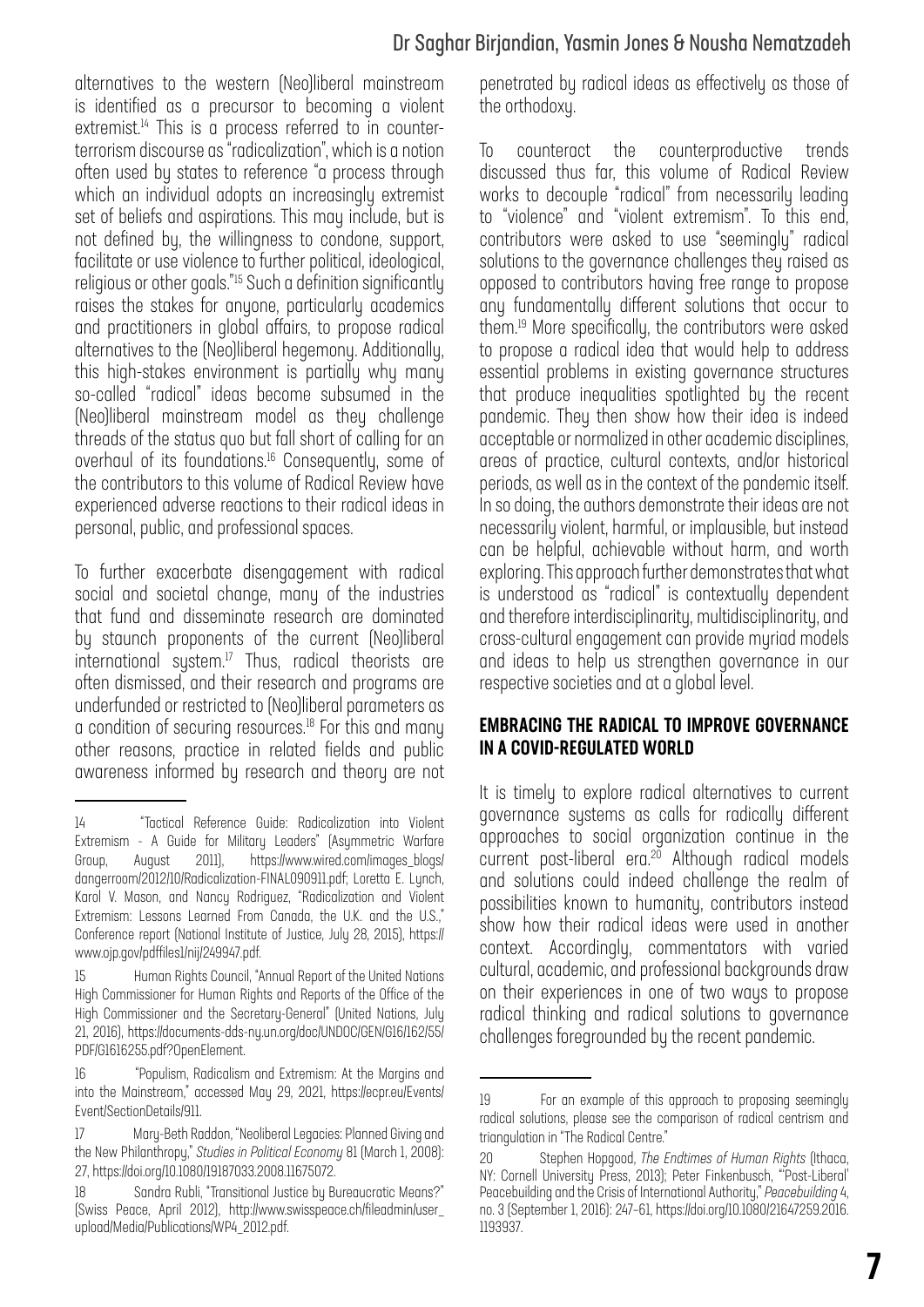## Introduction

In one approach, authors show how the pandemic revealed something radically different to a specific audience or context that could help to improve governance in a COVID-regulated world. More concretely, Marisa Tramontano offers several examples of COVID-19 accelerating the movement to defund and abolish the police in the United States, which reinforced this seemingly radical movement as one worth pursuing. Using the same case study, Emily Sample discusses how the pandemic encouraged people to spend more time outdoors, particularly engaging "public" green spaces such as parks, which city dwellers have difficulty accessing. But a newfound appreciation for the environment due to COVID, provides opportunities to transition from a specifically American capitalist view that pits nature against city infrastructure, toward a merging of the two to build more inclusive and equitable ecosystems that are safe for human beings and the environment.

Drawing on examples from Canada, the United Kingdom, Uganda, and the United States, Saghar Birjandian argues that the pandemic revealed how individuals often function as "administrations of justice". She claims that understanding individuals in this way can serve as a useful analytical device to more effectively theorize the types of social and societal change required to establish just societies. Monica Macias offers a more structured comparative analysis of COVID-19 response strategies between western countries like the United Kingdom driven by individualism and countries like South Korea that are shaped by collectivism. She concludes that collectivism fosters more effective response to crisis and is worth promoting in a COVID-regulated world. Lastly, at the international level, Yatana Yamahata shows us how looking at the role of international institutions during the AIDS and COVID-19 pandemics reveals the power of these entities over state behaviour, which challenges conventional international relations theories that posit only the reverse as true.

In the alternative approach, contributors explain different ways the pandemic illuminated how we need to fundamentally change our thinking and behaviours and then propose some seemingly radical ideas to address said needs. For example, Calvete documents a conversation between university students and lecturers based in Brazil and the United Kingdom about missed opportunities to challenge the status quo during the pandemic. They identified that the hegemonic view of individualism and capitalism is so deeply entrenched that even during a global pandemic that naturally disrupted that status quo, the masses did not mobilize to demand a new international political economy. To counter this, the participants propose to replace the prevailing individualistic worldview with collective thinking and organizing.

Also centering his analysis around the masses, Henry Okoth examines why in Uganda, the military's atrocities against civilians during the pandemic and coinciding political elections, call for community led responses. He proposes a seemingly radical idea to use the family unit and the clan to hold state and military personnel accountable for their crimes, which has been successful in the past. Using the same case study, Tonny Kirabira points to an opportunity caused by the pandemic halting a long and drawn-out court process against a low-ranking Lord's Resistance Army rebel. He suggests that given the perpetrator is also understood as a victim by many survivors across northern Uganda where rebellion unfolded, it is worth exploring the use of victim participation in plea bargaining processes as a way for survivors to bring elements of their customary dispute resolution into post-atrocity justice processes. This could in turn, help courts of law to foster reconciliation in legally plural societies like Uganda.

Lastly, Shelly Clay-Robison problematizes information disseminated by governments during crises response as too superficial to help inhabitants participate in shaping governance. She proposes that governments, especially during public health crises, could more effectively communicate the research expertise of the social sciences to communities experiencing social and economic issues using the arts. In the conclusion of this volume Danny Lord and Marisa Tramontano reflect on these contributions and outline some implications for the masses as we move toward imagined futures.

#### WORKS CITED

Bauman, Zygmunt. "Getting to the Roots of Radical Politics Today." In What Is Radical Politics Today?, edited by Jonathan Pugh, 17–26. London: Palgrave Macmillan UK, 2009. https://doi.org/10.1057/9780230251144\_2.

- Bonnett, Alastair. "Western Dystopia: Radical Islamism and Anti-Westernism." In The Idea of the West: Culture, Politics and History, edited by Alastair Bonnett, 143–62. London: Macmillan Education UK, 2004. https://doi.